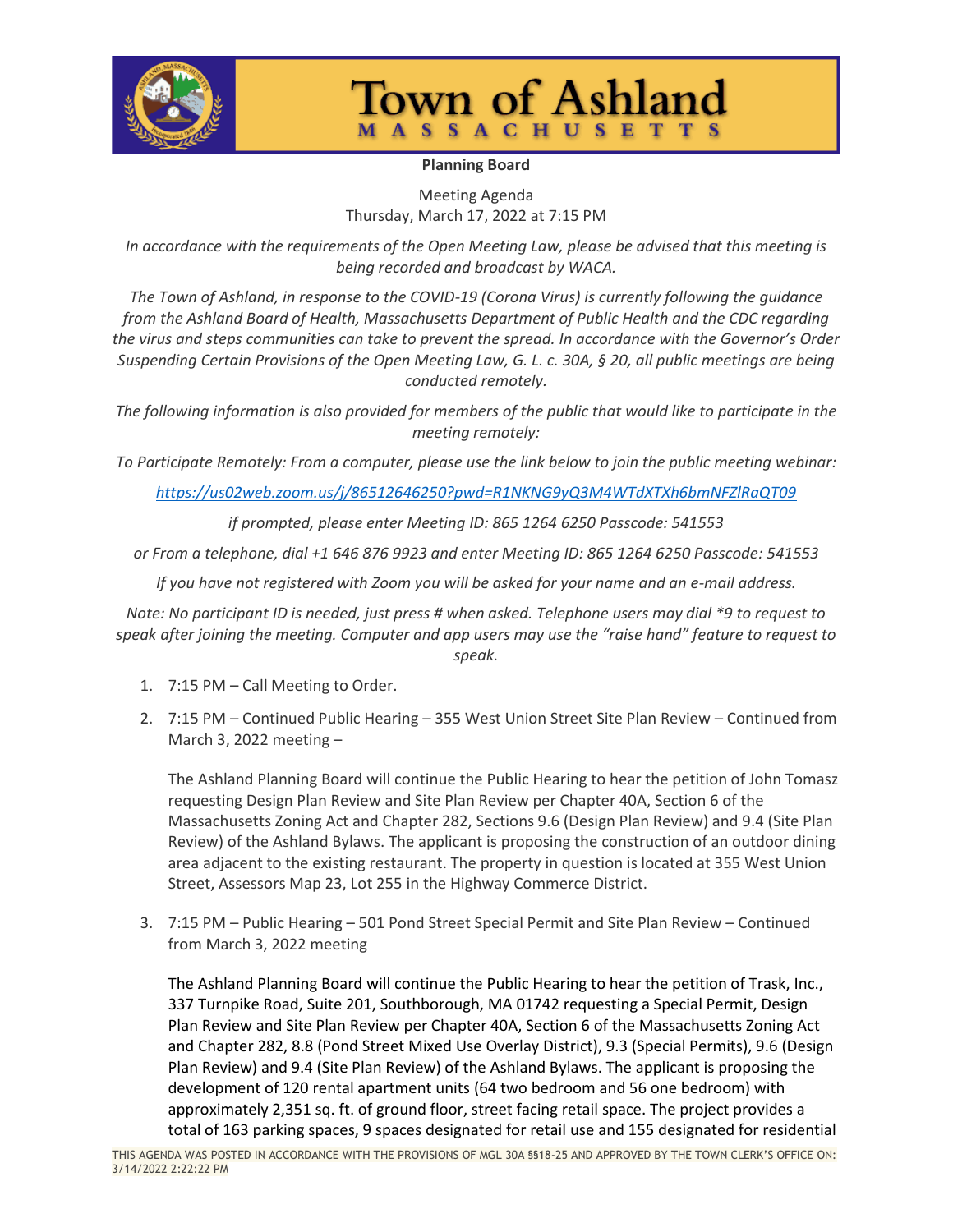

**Town of Ashland MASSACHUSETTS** 

tenants and guest. The project is proposed to be serviced by town water, sewer, and underground electric and gas. The property in question is located at 501 Pond Street, Assessors Map 29, Lot 151. The property is within the Highway Commerce Zoning District and the Pond Street Mixed Used Overlay Zoning District.

4. 7:15PM – Public Hearing – Scenic Road Permit, Cedar Street and Chestnut Street – Continued from March 3, 2022 meeting

In accordance with the provisions of the Ashland Scenic Road Bylaw, the Ashland Planning Board will hold a Public Hearing on March 3, 2022, at 7:15 PM via Zoom videoconference via [https://us02web.zoom.us/j/86512646250?pwd=R1NKNG9yQ3M4WTdXTXh6bmNFZlRaQT09,](https://us02web.zoom.us/j/86512646250?pwd=R1NKNG9yQ3M4WTdXTXh6bmNFZlRaQT09) to hear the petition of NSTAR Gas d/b/a Eversource Energy (Eversource) for approval of a Scenic Roads Application for the Hopkinton to Ashland Transfer Line Replacement Project in accordance with Chapter 40, Section 15C of the Massachusetts General Laws and Chapter 249, Section 20 of the Town of Ashland Code.

The project will replace approximately 3.71 miles of existing 6-inch-diameter steel natural gas pipe with 12-inch-diameter steel natural gas pipe in the Towns of Hopkinton and Ashland, Massachusetts. Approximately 2.6 miles of the Project are located in the Town of Ashland. The replacement pipeline will cross beneath two scenic roads, Chestnut Street and Cedar Street, within Eversource's existing pipeline easement. The Project will temporarily disturb existing stone walls along Chestnut Street and Cedar Street within the existing easement during the installation of the replacement pipeline.

5. 7:15PM – Continued Public Hearing - 100 Chestnut Street Special Permit and Site Plan Review– Continued from February 10, 2022 meeting.

The Ashland Planning Board will continue the Public Hearing to hear the petition of Baystone Ashland LLC requesting a Special Permit, Design Plan Review and Site Plan Review per Chapter 40A, Section 6 of the Massachusetts Zoning Act and Chapter 282, 8.6 (Wildwood Mixed Use Special District), 9.3 (Special Permits), Sections 5.1 (Parking), 9.6 (Design Plan Review) and 9.4 (Site Plan Review) of the Ashland Bylaws. The applicant is proposing the development of 200 apartment homes and approximately 4,100 square feet of retail. The project provides 1.77 parking spaces per apartment, less than the 2.0 spaces per unit required, and there are 377 total parking spaces, 23 spaces for the retail component and 354 spaces for the apartments. The proposed spaces are 9' by 18', which is reduced from the required 9' by 20'. The property in question is located at 100-130 Chestnut Street, Assessors Map 20, Lots 271 and 273 in the Wildwood Mixed Use Special District, Area A.

6. 7:15PM – Public Hearing – 100 Fountain Street Preliminary Subdivision

The Ashland Planning Board will hold a Public Hearing on Thursday, March 17, 2022, at 7:15 PM via Zoom videoconference via

[https://us02web.zoom.us/j/86512646250?pwd=R1NKNG9yQ3M4WTdXTXh6bmNFZlRaQT09,](https://us02web.zoom.us/j/86512646250?pwd=R1NKNG9yQ3M4WTdXTXh6bmNFZlRaQT09) to hear the petition of Sue Robertson and the Robertson Nominee Trust, requesting a Preliminary Subdivision Plan Approval per Chapter 41, Section 81K through 81GG of the Massachusetts General Law and Chapter 344 (Subdivision of Land) of the Ashland Bylaws. The applicant is